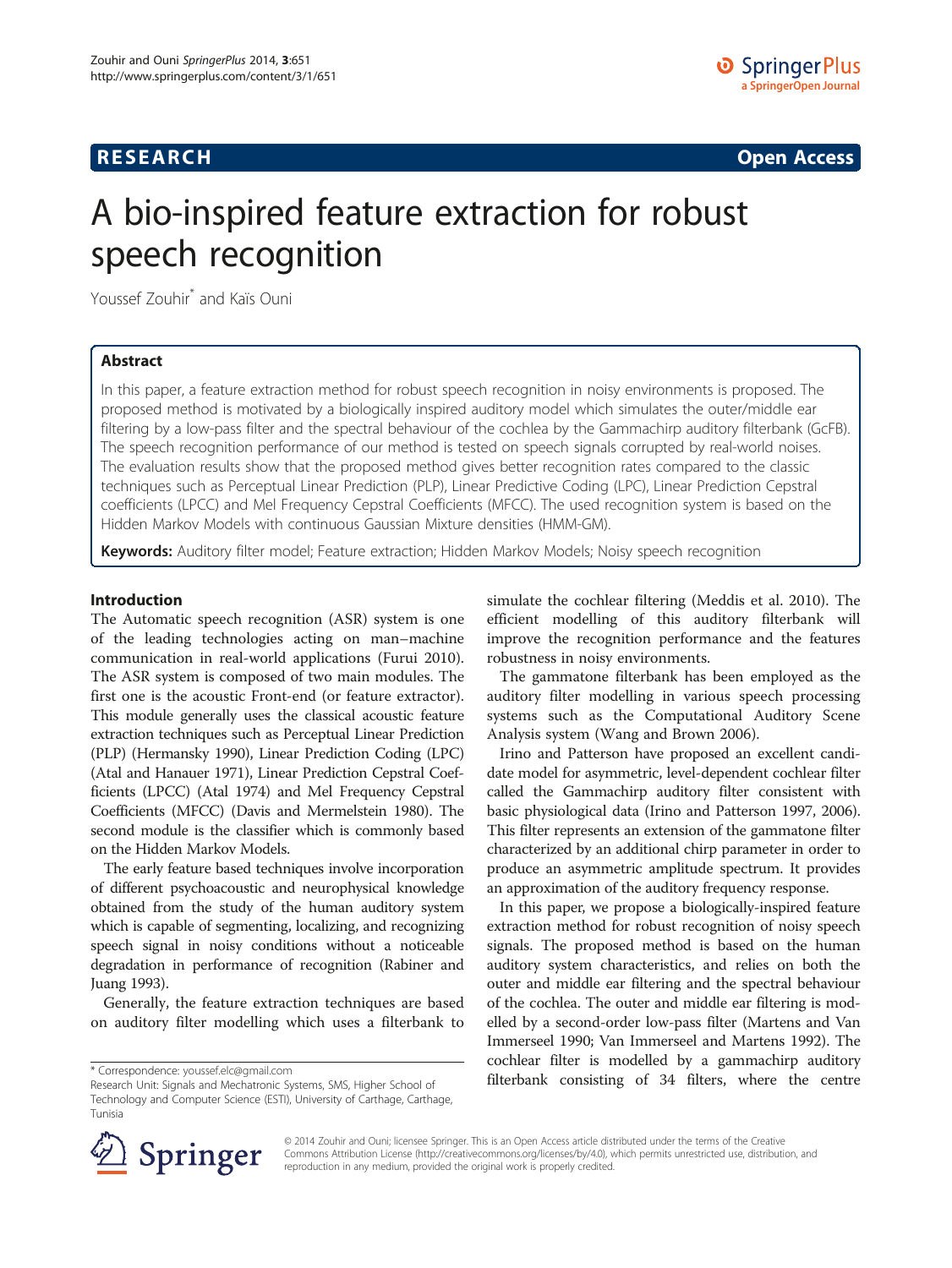frequencies are equally spaced on the ERB-rate scale from 50 Hz to 8 kHz.

The HTK 3.4.1 toolkit is exploited in the Model training and recognition of speech signals. It is based on Gaussian Mixture density Hidden Markov models (Young et al. [2009\)](#page-7-0). In our work, the HMM is trained for each word with five observation states and each state emission density consists of the four Gaussian Mixture densities.

The recognition performance of our feature extraction method was evaluated on speech signals corrupted by real-world noisy environments. The obtained results are compared to those obtained using PLP, LPC, LPCC and MFCC.

The paper is organized as follows: After introduction, section 2 presents the speech recognition system based on the hidden Markov models. It also introduces the classic feature extraction techniques of speech signals. In section [3,](#page-3-0) the proposed feature extraction method based on an auditory filter model is detailed, while introducing the auditory filter modelling. The experimental and evaluation results of our method are discussed in the section [4.](#page-5-0) Finally, conclusions are presented in the last section.

## The speech recognition system

The process of the Automatic Speech Recognition system, as shown in Figure 1, can be divided into two main modules: feature extraction and HMM based ASR (Nadeu et al. [2001\)](#page-7-0).

## The HMM based ASR

In HMM based ASR, the sequence of observed acoustic vectors  $(O = 0<sub>1</sub>, 0<sub>2</sub>, 0<sub>3</sub>, ..., 0<sub>t</sub>, ... 0<sub>T</sub>$ , where  $o<sub>t</sub>$  is the acoustic vector observed at time t) associated to each word is modelled as being generated by a Markov Model (Young et al. [2009\)](#page-7-0) as shown in Figure [2](#page-2-0).

The HMM represents a finite state machine which generates, at each state change, an acoustic vector  $o_t$  observed from the probability density  $b_i(o_t)$ . The changes of state occur at every time unit according to the state transition probability from state  $i$  to state  $j$  is given by  $a_{ii}$ . Figure [2](#page-2-0) shows an example representing the observation sequence  $o_1$  to  $o_5$  for the state sequence S = 1, 2, 2, 3, 4, 4, 5, generated from a five state HMM with nonemitting entry and exit states. The HMM supports continuous Gaussian Mixture density distributions.

In the Gaussian Mixture density HMM, the probability distribution  $b_i(o_t)$  of being in state *j* at time *t* is given by (Young et al. [2009\)](#page-7-0)

$$
b_j(o_t) = \sum_{k=1}^{K_j} c_{jk} N\left(o_t; \mu_{jk}, \theta_{jk}\right)
$$
 (1)

With  $K_i$  is the number of mixture components in state *j*,  $c_{ik}$  is the weight of the k' th component and  $N(o; \mu, \vartheta)$  is a multivariate Gaussian defined by (Young et al. [2009](#page-7-0))

$$
N(o; \mu, \vartheta) = \frac{1}{((2\pi)^n |\vartheta|)^{\frac{1}{2}}} e^{-\frac{1}{2}(o-\mu)^T \vartheta^{-1}(o-\mu)}
$$
(2)

Where *n* is the dimensionality of  $o$ ,  $\theta$  is covariance matrix and  $\mu$  is mean vector.

#### Classical feature extraction techniques

The most common techniques of feature extraction for speech recognition system employ the cepstral analysis to extract the feature coefficients from acoustic signal such as the MFCC and the LPCC. The MFCC technique consists to calculate the feature vectors from the frequency spectra at each frame of windowed speech. It is based on the human ear scale known the Mel scale.

The MFCC coefficients are calculated by applying a cosine transform to the real logarithm of short-term energy spectrum which has been expressed on a Mel-frequency scale.

The Linear Predictive Cepstral Coefficients (LPCC) is extracted from the speech signal by using the Linear Predictive Coding (LPC).

$$
LPCC_i = LPC_i + \sum_{k=1}^{i-1} \frac{k-i}{i} LPCC_{i-k} LPC_k
$$
  
 $i = 1, 2, ..., 10$  (3)

The Linear Predictive Coding (LPC) is based on the modelling of the vocal acoustic tract of human beings as a linear all-pole (IIR) filter defined by the following system function.

$$
H(z) = \frac{G}{1 - \sum_{k=1}^{p} a_k z^{-k}}
$$
(4)

Where  $p$ ,  $G$  and  $a_k$  are respectively the number of poles, the filter gain and the poles parameters which are called Linear Prediction Coefficients. The linear

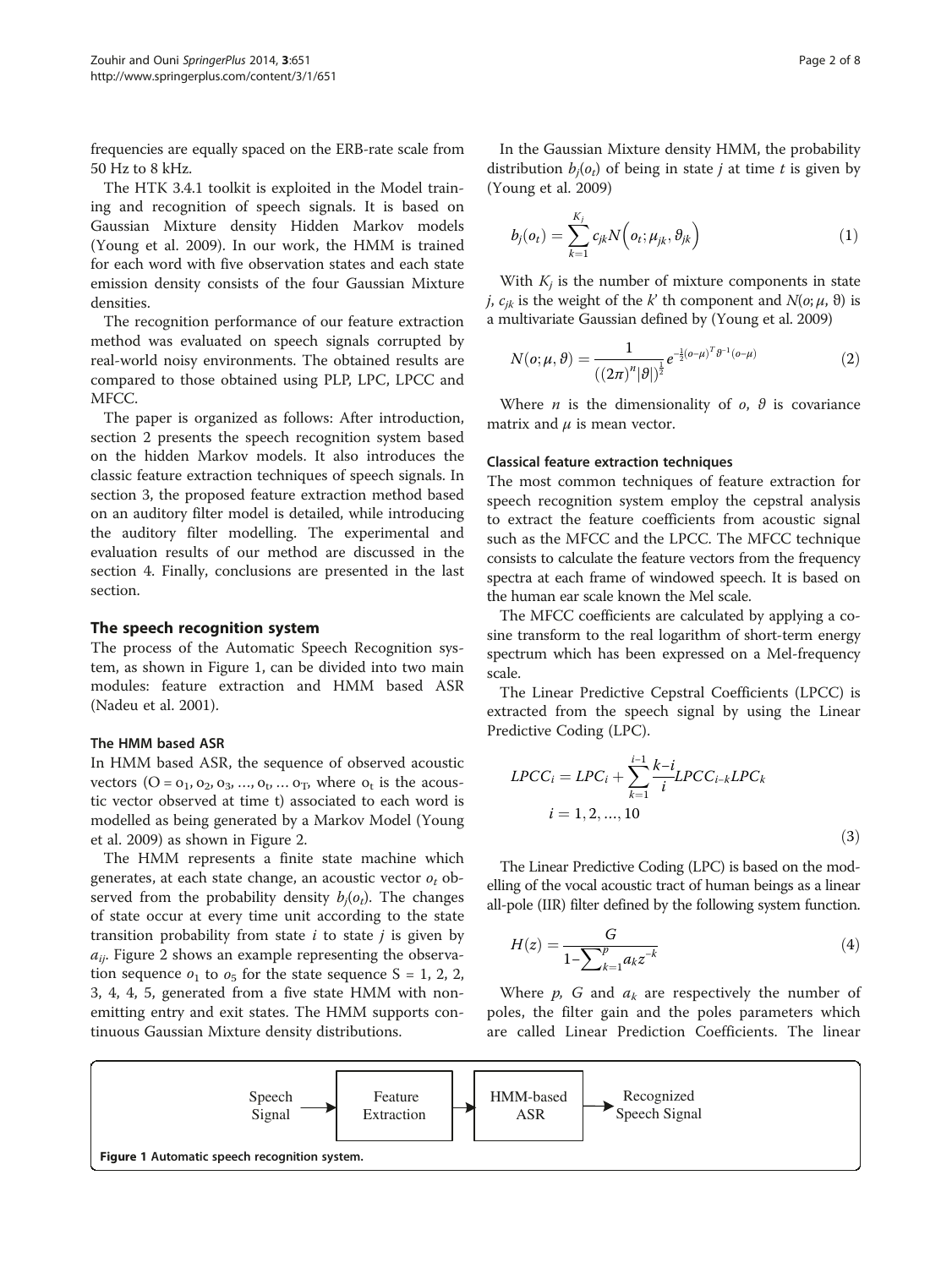<span id="page-2-0"></span>

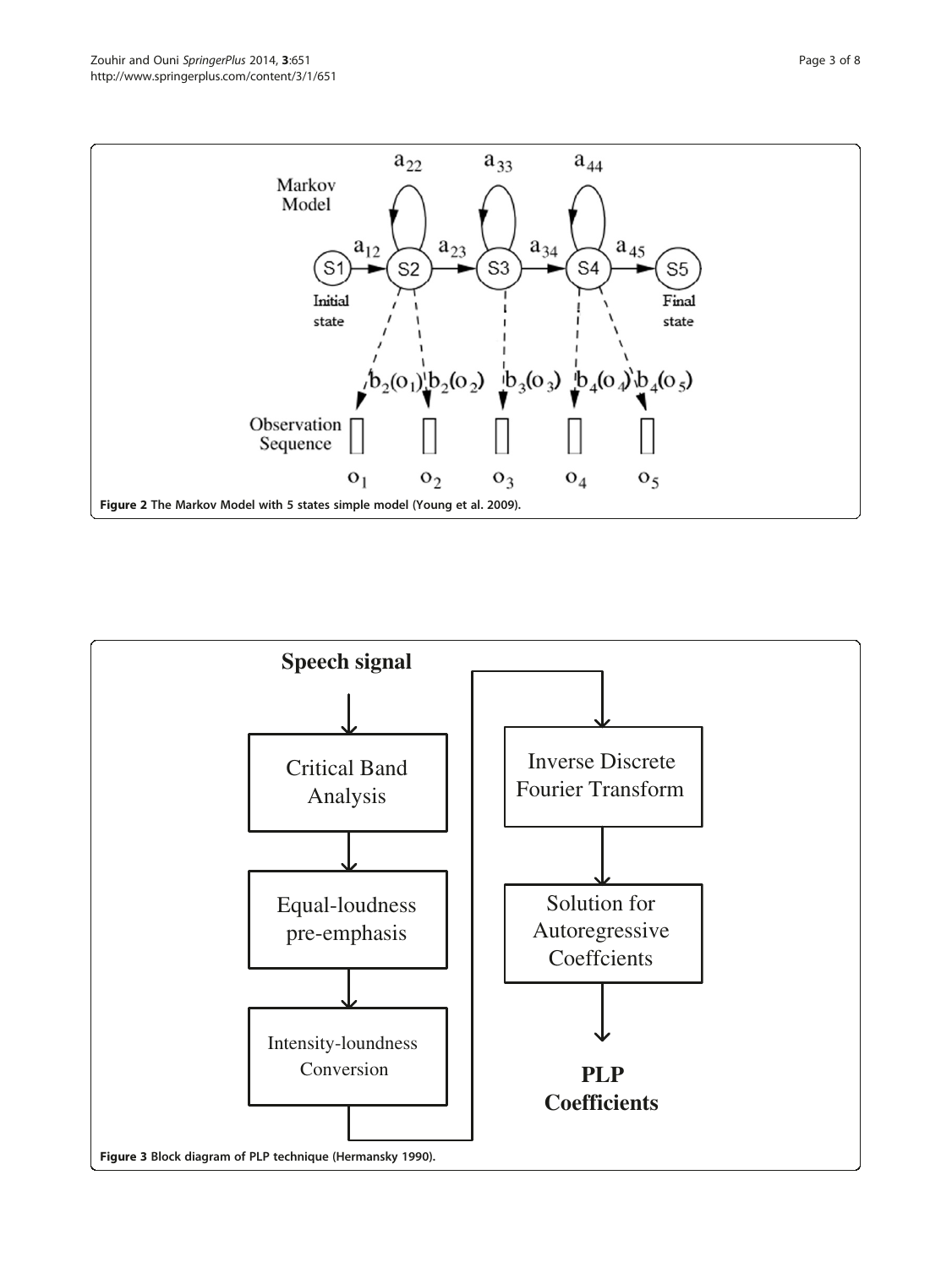<span id="page-3-0"></span>prediction coefficients are evaluated using the autocorrelation method.

The Perceptual Linear Prediction (PLP) is based on the human auditory system characteristics. It is similar to that of LPC technique, except that the speech power spectrum is transformed by a Bark-scale filter bank, an equal-loudness pre-emphasis and an intensity-loudness conversion to take into account the human auditory system characteristics, before modelling by the autoregressive all-pole transfer function. The block diagram of PLP technique, as shown in Figure [3](#page-2-0) (Hermansky [1990](#page-7-0); Beigi [2011](#page-7-0)).

# The proposed feature extraction based on an auditory filter model

The proposed extraction method of speech feature for ASR is based on an auditory filter model. This model simulates the outer/middle ear filtering and the spectral behaviour of the cochlea.

# Auditory filter modelling

The auditory filter modelling represents the mathematical model which tends to simulate the basic perceptual and psychophysical aspects of the human auditory characteristics

(Lyon et al. [2010](#page-7-0)). This model consists of the simulation of the outer/middle ear filtering by second-order low-pass filter and the cochlea spectral behaviour by the gammachirp auditory filterbank.

The objective of outer/middle ear filtering is to increase the pressure of sound waves. This filtering is done by applying a low-pass filter that represents the sound transmission of outer/middle ear (Van Immerseel and Martens [1992\)](#page-7-0). It is modelled by means of the transfer function given in Equation 5, transformed by means of a bilinear transformation and selecting a resonance frequency  $(f_r = 2\pi/\omega_0)$  equal to 4 kHz (Martens and Van Immerseel [1990](#page-7-0); Van Immerseel and Martens [1992](#page-7-0)).

$$
H(s) = \frac{\omega_0^2}{s^2 + 0.33\omega_0 s + \omega_0^2}
$$
 (5)

The gammachirp auditory filterbank simulates the signal processing in the cochlea, in particular it allows to obtain a good approximation of the basilar membrane frequency selectivity of the cochlear filter (Irino and Patterson [1997, 2006](#page-7-0); Patterson et al. [2003\)](#page-7-0). The Gammachirp filter represents an extension of the gammatone filter with the frequency modulation factor known as the

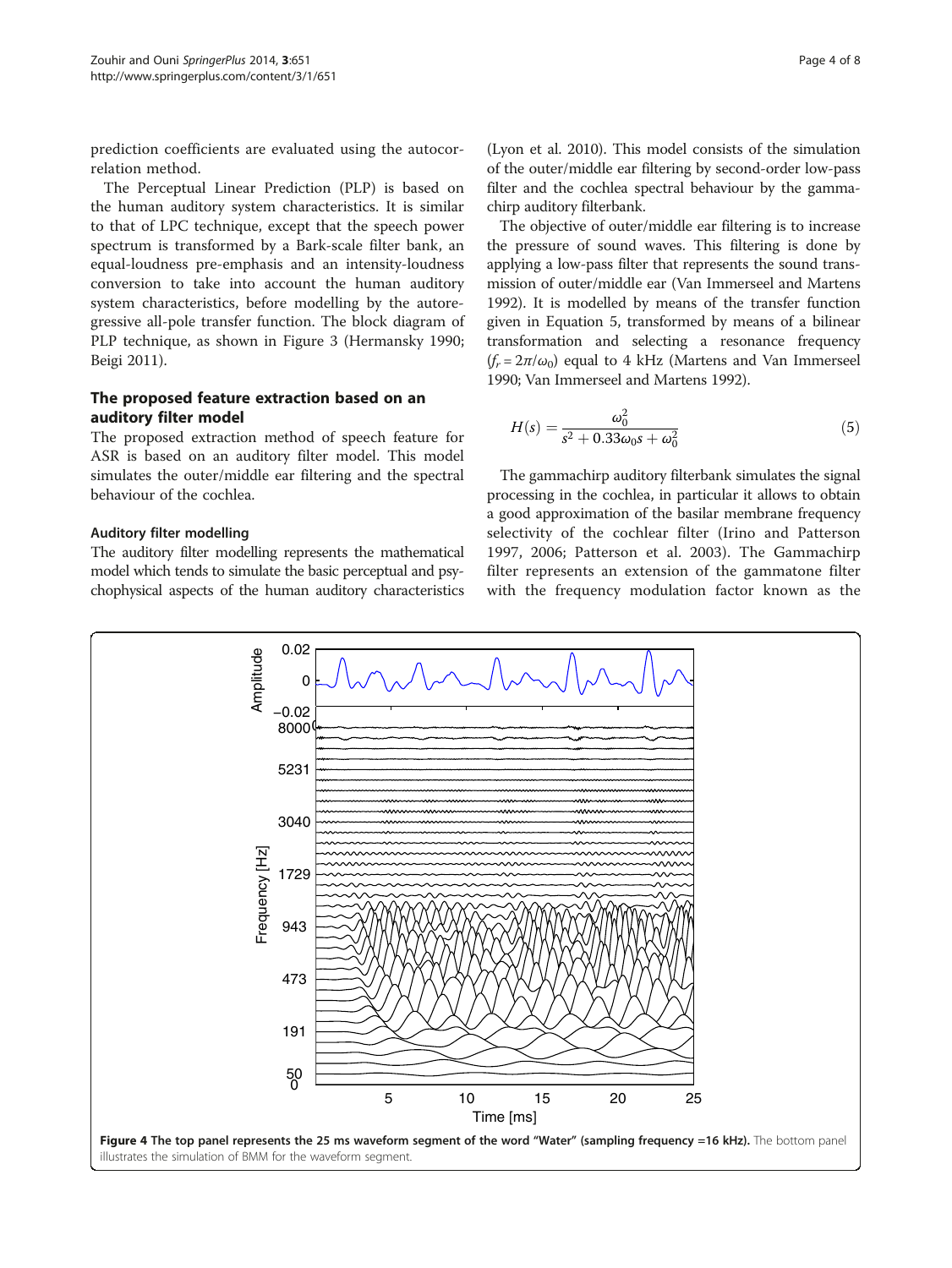<span id="page-4-0"></span>chirp rate. Its analytic complex form is defined as (Irino and Patterson [1997](#page-7-0)).

$$
g_c(t) = at^{n-1}e^{-2\pi bERB(f_0)t}e^{i2\pi f_0t + jc\ln(t) + j\phi}
$$
 (6)

Where time  $t > 0$ ,  $a$ ,  $f_0$ ,  $\phi$  and  $c$  are the amplitude, the asymptotic frequency, the initial phase and the chirp rate respectively.  $b$  and  $n$  are the two parameters which define the gamma distribution envelope. "ln" denotes the natural logarithm.

The  $ERB(f_0)$  is the equivalent rectangular bandwidth (ERB) of the Gammachirp auditory filters centered around  $f_0$  (Irino and Patterson [2006](#page-7-0)). The value of *ERB* is expressed by the following equation (Glasberg and Moore [1990;](#page-7-0) Moore [2012;](#page-7-0) Wang and Brown [2006\)](#page-7-0).

$$
ERB(f) = 24.7 + 0.108f\tag{7}
$$

The ERB-rate scale represents an approximately logarithmic function which relates the frequency value to the  $ERBs$  number,  $ERBrate(f)$ , and can be expressed by (Glasberg and Moore [1990;](#page-7-0) Moore [2012;](#page-7-0) Wang and Brown [2006](#page-7-0)).

$$
ERBrate(f) = 21.4 \log_{10} \left( \frac{4.37f}{1000} + 1 \right)
$$
 (8)

The Gammachirp Fourier spectrum is given by (Irino and Patterson [2006;](#page-7-0) Unokia et al. [2006\)](#page-7-0).

$$
|G_c(f)| = \frac{a|\Gamma(n + jc)|e^{c\theta}}{(2\pi)^n\left[(bERB(f_0))^2 + (f - f_0)^2\right]^{\frac{n}{2}}}
$$
(9)

Where  $\theta = \arctg\left(\frac{f - f_0}{bERB(f_0)}\right)$  and  $\Gamma(n + jc)$  is the complex gamma distribution.

The basilar membrane motion produced by a 34 channel Gammachirp auditory filterbank in response to a speech waveform segment is presented in Figure [4](#page-3-0) (Bleeck et al. [2004\)](#page-7-0). The waveform is the 25 ms of the word "Water" which is extracted from TIMIT database (Garofolo et al. [1990\)](#page-7-0). The centre frequencies of the Gammachirp filters are equally spaced between 50 Hz and 8 kHz on the ERB-rate scale. Each individual line shows the output of one channel in the used auditory filterbank. The surface defined by the lines represents the simulation of basilar membrane motion (BMM). As illustrated in Figure [4,](#page-3-0) the concentrations of activity in

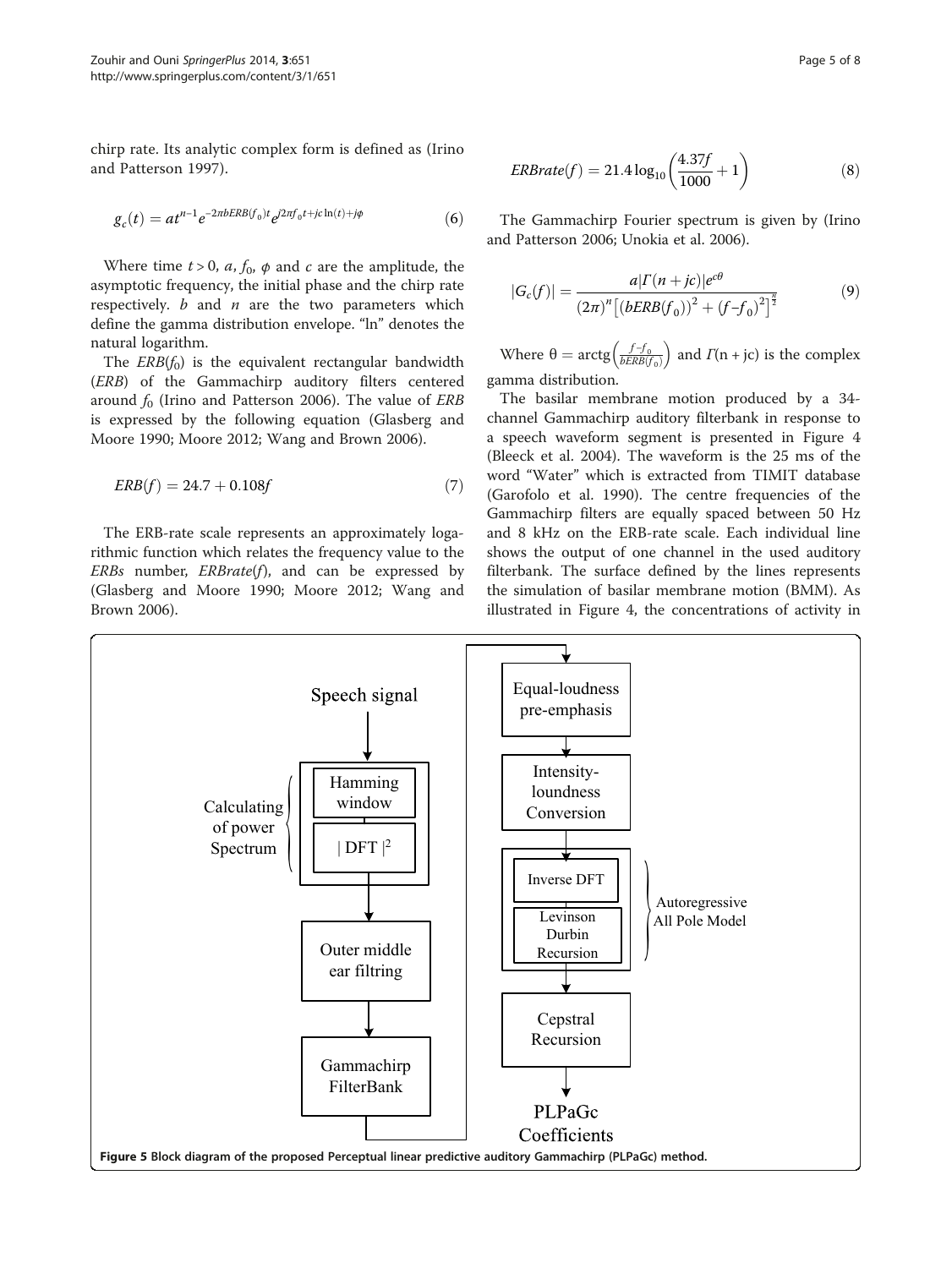<span id="page-5-0"></span>

channels above 191 Hz correspond to the resonance frequencies in the human vocal tract (Bleeck et al. [2004\)](#page-7-0).

## The proposed feature extraction method

Our feature extraction method for speech recognition of noisy speech signal is based on auditory filter modelling. The proposed method, as illustrated by a block diagram in Figure [5](#page-4-0), consists of seven steps. In the first step, the power spectrum is calculated by performing the square of Discrete Fourier Transform to the windowed segment of speech signal. The second step is the Outer and middle ear filtering, which is performed by a second order lowpass filter with a resonance frequency equal to 4 kHz (Martens and Van Immerseel [1990;](#page-7-0) Van Immerseel and Martens [1992](#page-7-0)). In the third step, the result is processed by applying the gammachirp auditory filterbank composed of 34 Gammachirp filters (Zouhir and Ouni [2013](#page-7-0)), where the centre frequencies of the filter are equally spaced in ERBrate scale between 50 Hz and 8000 Hz (Glasberg and Moore [1990;](#page-7-0) Moore [2012\)](#page-7-0). The output is pre-emphasized, in the fourth step, by the simulated equal loudness curve. The latter allows obtaining the non-equal sensitivity approximation of human auditory system at different frequencies (Hermansky [1990\)](#page-7-0). The fifth step is the Intensity loudness Conversion step. The aim of this step consists in simulating the nonlinear relationship between the intensity of speech signal and perceived loudness by performing a cubic-root amplitude compression. In the sixth step, the autoregressive all-pole model is calculated using inverse DFT and the Levinson-Durbin recursion

(Hermansky [1990\)](#page-7-0). The last step of our method consists in applying a cepstral transformation to obtain the proposed Perceptual Linear Predictive Auditory Gammachirp coefficients (PLPaGc).

# Experimental results

This section evaluates the robustness of the proposed feature extraction method under various types of noisy environments.

## Databases and experimental setup

The TIMIT database (Garofolo et al. [1990](#page-7-0)) is used for all simulated speech recognition experiments. The used database is composed of speech signals sampled at 16 kHz of 630 speakers (female and male speakers) from 8 major dialect regions of the United States; each of them saying 10 sentences. We used isolated words extracted from this database. A total of 9702 isolated words were used in the training phase of the experiments and 3525 isolated words were used for the test phase. In order to evaluate the performance of our

|  |  | Table 1 Used Gammachirp parameters |  |
|--|--|------------------------------------|--|
|--|--|------------------------------------|--|

| Parameter | Value |
|-----------|-------|
| n         |       |
| a         |       |
| b         | 1.019 |
| C         |       |
| $\varphi$ |       |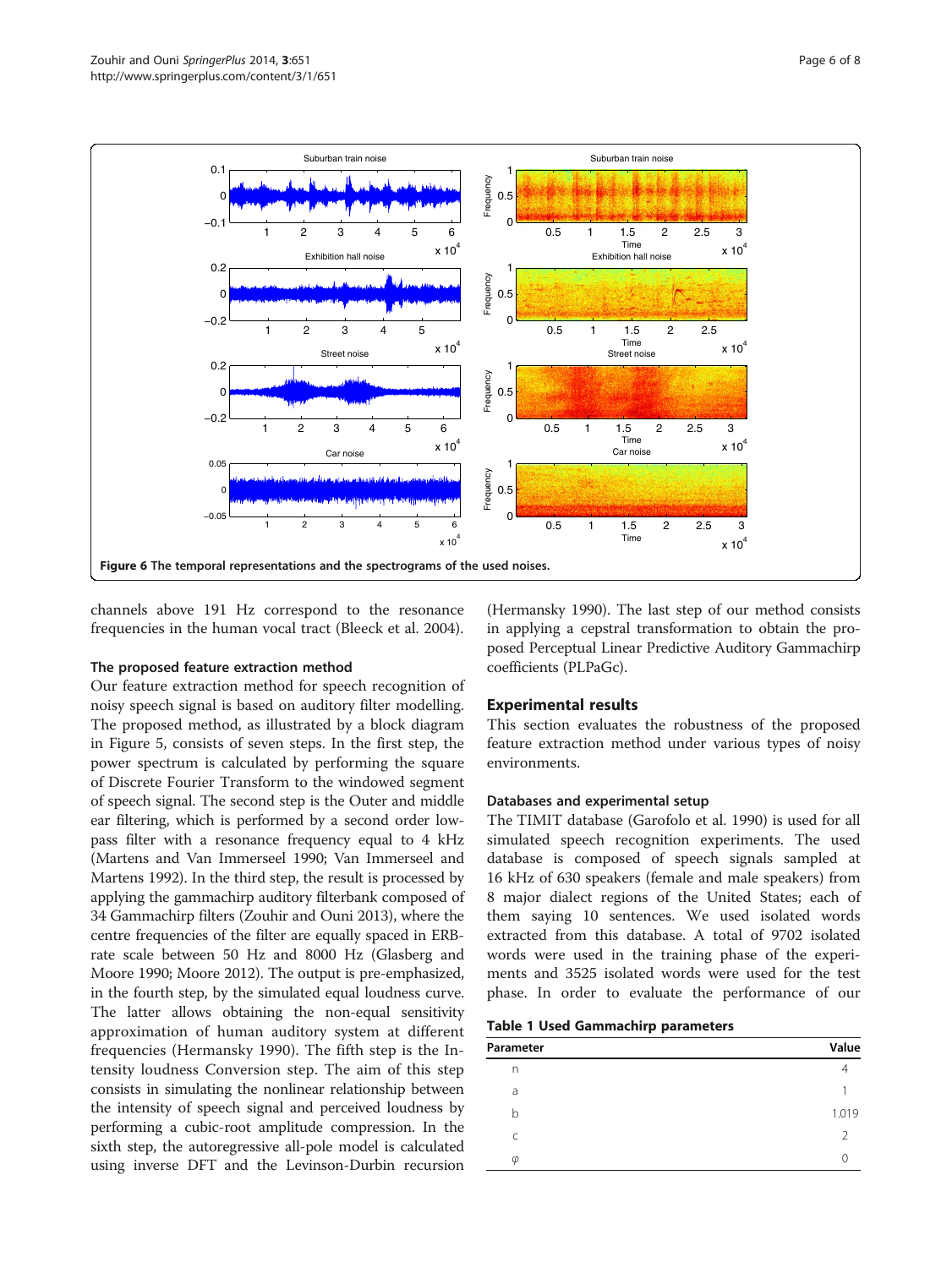Table 2 Recognition rate (%) obtained by proposed and standard methods with suburban train noise

|                      | Recognition rate with HMM-4-GM     |       |       |             |         |       |  |
|----------------------|------------------------------------|-------|-------|-------------|---------|-------|--|
|                      | SNR level PLPaGc PLP LPCC LPC MFCC |       |       |             |         |       |  |
|                      | 0 dB                               | 3855  | 27.77 | 21.79       | 1186    | 26.95 |  |
|                      | 5 dB                               | 6559  |       | 50.16 40.48 | 1362    | 4942  |  |
| Suburban train noise | 10 dB                              | 8471  | 72.74 | 60.96       | 1847    | 71.66 |  |
|                      | 15 dB                              | 9274  |       | 8582 7790   | - 28.96 | 86.30 |  |
|                      | 20 dB                              | 9577  | 9172  | 87.06       | 4196    | 92.60 |  |
|                      | Average                            | 75.47 | 65.64 | 57.64       | 22.97   | 6539  |  |

method on isolated words in the presence of various types of background noise, noisy corrupted tests sets were obtained by combining clean speech signals with suburban train, exhibition hall, street and car noises. These real-world noises were taken from AURORA database (Hirsch and Pearce [2000\)](#page-7-0). Five noise levels, corresponding to 0 dB, 5 dB, 10 dB, 15 dB and 20 dB SNR values, where applied to each tests set. The temporal representations and the spectrograms of all used noises are shown in Figure [6](#page-5-0).

The used speech recognition system is based on Hidden Markov Models. Our system employs the HTK 3.4.1 (Young et al. [2009\)](#page-7-0) in the recognition task. The HTK 3.4.1 is a portable toolkit which allows the construction and manipulation of HMM-GM.

The HMM topology used in our experiments is a five states left-to-right model with a four Gaussian Mixture observation probability density distribution characterized by a diagonal covariance matrix.

The Table [1](#page-5-0) represents the parameters of the Gammachirp function used in Gammachirp Auditory Filter.

#### Results and discussion

For the baseline experiments, 12 coefficients of each technique were calculated from speech signal using Hamming analysis window with length equal to 25 ms and shifted with 10 ms steps.

Table 4 Recognition rate (%) obtained by proposed and standard methods with street noise

|              | Recognition rate with HMM-4-GM |               |            |             |            |             |  |
|--------------|--------------------------------|---------------|------------|-------------|------------|-------------|--|
|              | <b>SNR level</b>               | <b>PLPaGc</b> | <b>PLP</b> | <b>LPCC</b> | <b>LPC</b> | <b>MFCC</b> |  |
|              | 0 dB                           | 39.86         | 32.03      | 25.13       | 10.52      | 30.64       |  |
|              | 5 dB                           | 65.90         | 51.60      | 41.73       | 12.65      | 50.52       |  |
| Street noise | 10 dB                          | 84.26         | 7299       | 60.51       | 16.88      | 73.13       |  |
|              | 15 dB                          | 92.84         | 85.93      | 76.79       | 26.35      | 86.33       |  |
|              | 20 dB                          | 96.00         | 91.63      | 8709        | 38.04      | 92.31       |  |
|              | Average                        | 75.70         | 66.84      | 58.25       | 20.89      | 66.59       |  |

The recognition performance of our feature extraction method has been compared to that of the classic techniques such as PLP, LPCC, LPC, and MFCC. The feature coefficients of each technique are combined with energy (E), differential coefficients first  $(\Delta)$  and second order (A) (12 coefficients  $+E + \Delta + A$ ).

The experimental results obtained using the proposed PLPaGc feature and PLP, LPCC, LPC and MFCC feature in the noisy environments are summarized in the Tables 2, 3, 4 and 5. Four different noise types noise (suburban train, exhibition hall, street and car noises) with five noise levels (SNR) are considered.

As illustrated in the tables, the PLPaGc feature outperforms the four classic features in all noise conditions. For example, in the case of suburban train noise, the average of all noise levels of recognition rates achieved using PLPaGc feature is 75.47, while PLP, LPCC, LPC and MFCC feature provides respectively 65.64, 57.64, 22.97 and 65.39. It can be also observed that the recognition rates increase in all features when the noise level is decreased with respect to the signal level (i.e., SNR increases from 0 dB to 20 dB).

## Conclusion

A new auditory filter modelling-based feature extraction method for noisy speech recognition was presented in this paper. The proposed method was motivated by the research studies of the human peripheral auditory modelling.

Table 3 Recognition rate (%) obtained by proposed and standard methods with exhibition hall noise

|                       | Recognition rate with HMM-4-GM |       |       |       |       |               |  |
|-----------------------|--------------------------------|-------|-------|-------|-------|---------------|--|
|                       | SNR level PLPaGc PLP           |       |       |       |       | LPCC LPC MFCC |  |
|                       | 0 dB                           | 3753  | 26.67 | 18.33 | 8.31  | 26.04         |  |
|                       | 5 dB                           | 61.36 | 48.31 | 39.06 | 14.67 | 47.18         |  |
| Exhibition hall noise | 10dB                           | 8173  | 6930  | 60.54 | 20.65 | 6874          |  |
|                       | 15 dB                          | 90.58 | 8417  | 77.99 | 2987  | 84.09         |  |
|                       | 20 dB                          | 95.74 | 9140  | 86.92 | 40.00 | 92.14         |  |
|                       | Average                        | 73.39 | 63.97 | 56.57 | 22.70 | 63.64         |  |

Table 5 Recognition rate (%) obtained by proposed and standard methods with car noise

|           | Recognition rate with HMM-4-GM |               |            |             |            |             |  |  |
|-----------|--------------------------------|---------------|------------|-------------|------------|-------------|--|--|
|           | <b>SNR level</b>               | <b>PLPaGc</b> | <b>PLP</b> | <b>LPCC</b> | <b>LPC</b> | <b>MFCC</b> |  |  |
|           | 0 dB                           | 45.96         | 28.51      | 23.15       | 10.13      | 29.19       |  |  |
|           | 5 dB                           | 70.81         | 56.37      | 46.55       | 13.50      | 56.14       |  |  |
| Car noise | 10 dB                          | 88.94         | 80.57      | 70.87       | 20.65      | 81.08       |  |  |
|           | 15 dB                          | 94.84         | 91.55      | 86.07       | 31.74      | 92.23       |  |  |
|           | 20 dB                          | 96.74         | 94.89      | 91.60       | 43.21      | 95.63       |  |  |
|           | Average                        | 79.46         | 70.38      | 63.65       | 23.85      | 70.85       |  |  |